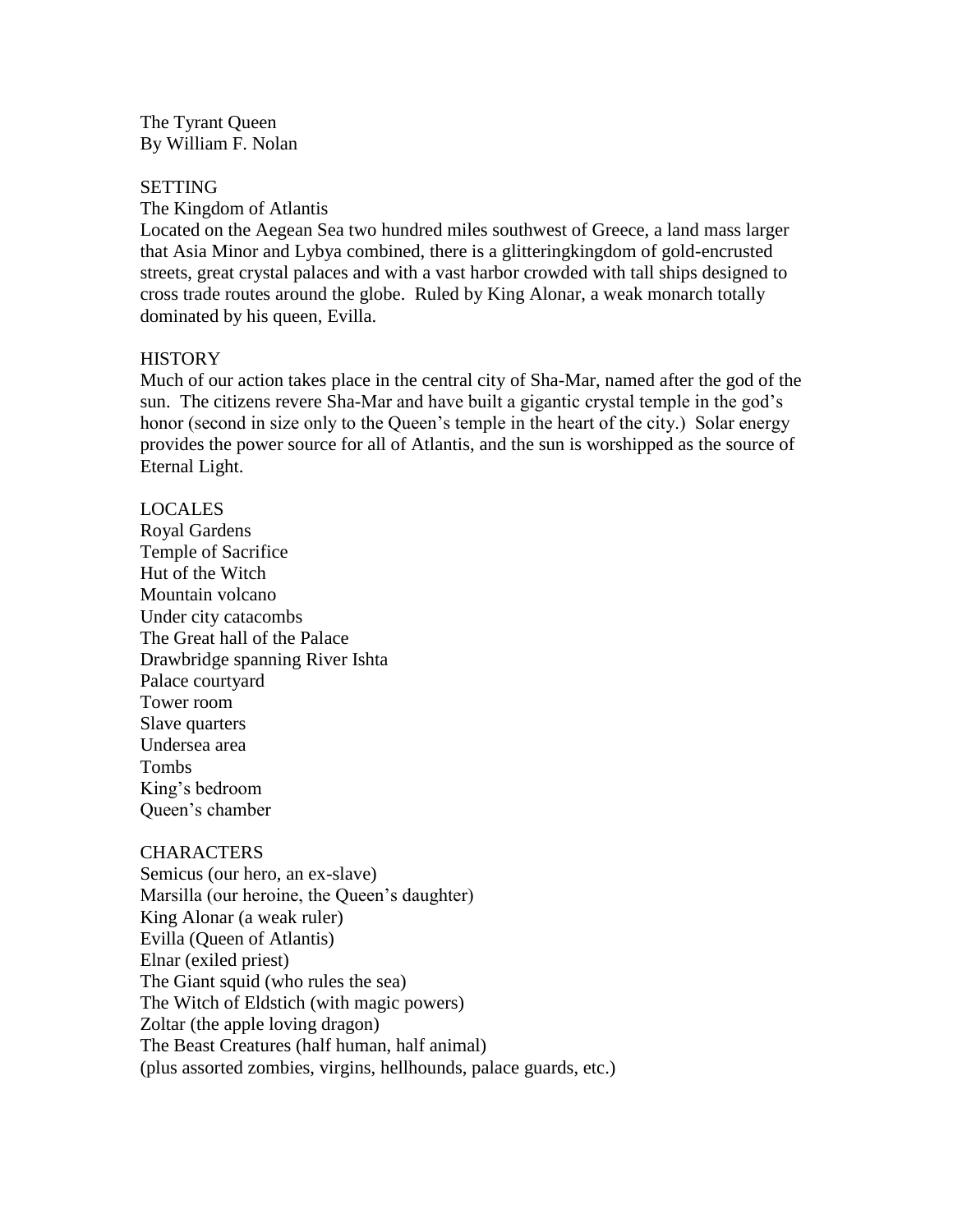### PROLOGUE

Night in the slave quarters. Semicus could not sleep. He lay on his back, staring at the jeweled ceiling. Atlantis was indeed a kingdom of jewels. Rubies, emeralds, pearls, diamonds, embedded in the walls and ceilings, doors and windows. A layer of gold coated the streets.

Yet all this wealth means nothing to Semicus. His freedom was all that mattered, and it was cruelly denied him. He was forced to serve the Queen as a body slave, and was constantly on call for his services. Only now, late at night here in the slave quarters, was he allowed the solitude of sleep.

On this night, however, Semicus was unable to sleep. His tortured mind told him that this restrictive life could not continue. He must seek personal freedom, at wahatever cost. When the time was right. Soon… very soon…

Queen Evilla was in a stressful mood. This was the day she intended to eliminate her husband, King Alonar. The assassination must proceed without a flaw. Once the King was dead she would hold total power. Nothing must go wrong. Alonar must die!

For now, she needed to relax. A mild massage would calm her, a soothng, full body rub would ease her tension. She summoned one of her personal guards. "Bring Semicus to my chamber," she ordered.

"Yes, your majesty."

As Semicus workedhis fingers into the muscles along the Queen's back, he thought about his early youth. Of his mother, bowed and old before her years of labor in the fields, whose heart had finally failed. Of his stalwart father, who was cut down trying to prevent his young son's capture. And he thought, bitterly, of his five hyears of slavery. *It must end.*

King Alonar paced his ornate bedchamber. He had experienced a troubling nightmare in which he had died at the hands of the palace guard. The dream disturbed him – as it suddenly became reality. His bedroom door crashed open and two burly palace guards, shouting "Traitor," hustled him from the chamber, down the hall to the outer courtyard. "You can't do this to me," he shouted. "I am your King."

"Queen's orders," rasped a guard.

The king's head was placed upon a block and a single ax blow separated it from his body.

From a window in the Queen's chamber, Semicus witnessed the beheading. Too much! The King had been kind to him, favoring him among the other slaves, and this cold blooded act of murder could not be tolerated. The time had come for action.

Semicus lept from the window, attackiong the two palace guards. As other guards rushed into the courtyard, he grabgbed a sword and fought his way out of the castler.

Semicus had achieved his goal. He was free!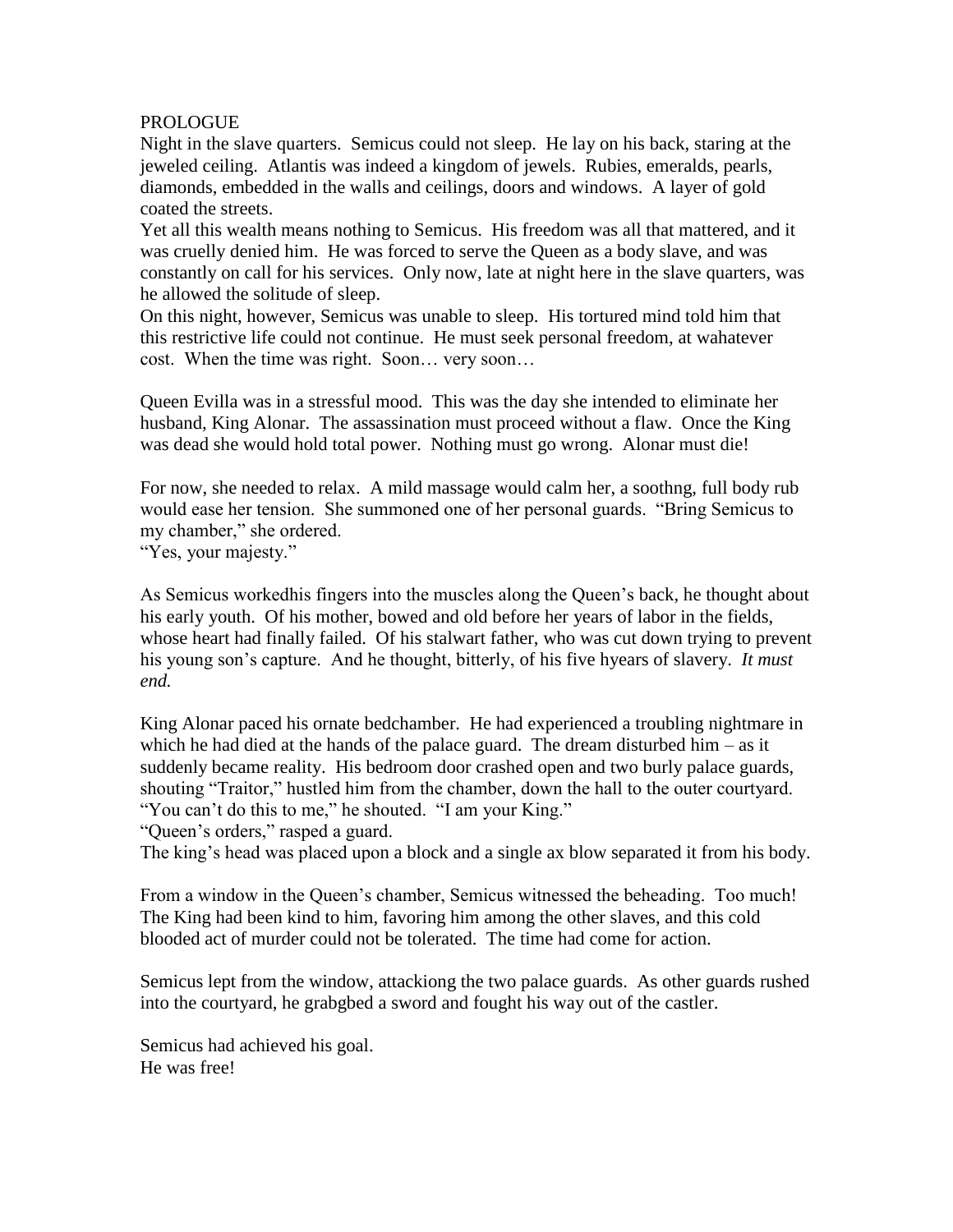STORY TITLE: The Tyrant Queen

STORY GOAL: to defeat the evil Queen and rescue the Princess, the palace slaves and some virgins.

MAIN VILLAIN: Queen Evilla

VILLAIN'S ALLIES: Palace guards, zombies, beast creatures, and her three "hounds of Hell."

GENRE: Action thriller

TIME PERIOD: 10,000 B.C.

SETTING: various sites in the kingdom.

MOOD: heroic

#### **BACKSTORY**

The Kingdom of Atlantis is headed by King Alonar and Queen Evilla. The King is weak and indecisive, easily controlled by his ruthless wife. It is she who has forced the citizens of Atlantis to turn over half of their income each year to the palace. As a result, Evilla has amassed a fortune.

She also sends her palace soldiers into various sections of the kingdom to capture ablebodied young men who must henceforth serve as slaves. One of these is Semicus, 28, whose father dies in a futile effort to save his son from slavery. (The mother has expired from a fatal heart attack).

Serving the Queen is a hated job to Semicus, and he vows to seek his freedom. Having achieved this (acting upon the death of the King) he falls ill due to an arrow wound suffered during his escape and is nursed back to health by a legless old man, Elnar, who lives in the catacombs beneath the city. Elnar is an exiled priest who was banished from the castle when he refuse to perform a blood sacrifice (involving the death of a young virg9n) in the Temple of Sacrifice. As punishment, before his exile, Evilla had both of his legs amputated. He managed to survive, and now lives underground with his pet dragon, Zoltar, who brings him food and supplies.

At first, encountering the scaly creature, Semicus draws his swrod to engage the dragon in battle, but Elnar intervenes, telling the youth that Zoltar is a loyal companion, Indeed, Zoltar becomes a close ally and friend to Semicus, who feeds him apples, and (at the story's climax) flies him and his beloved to safety.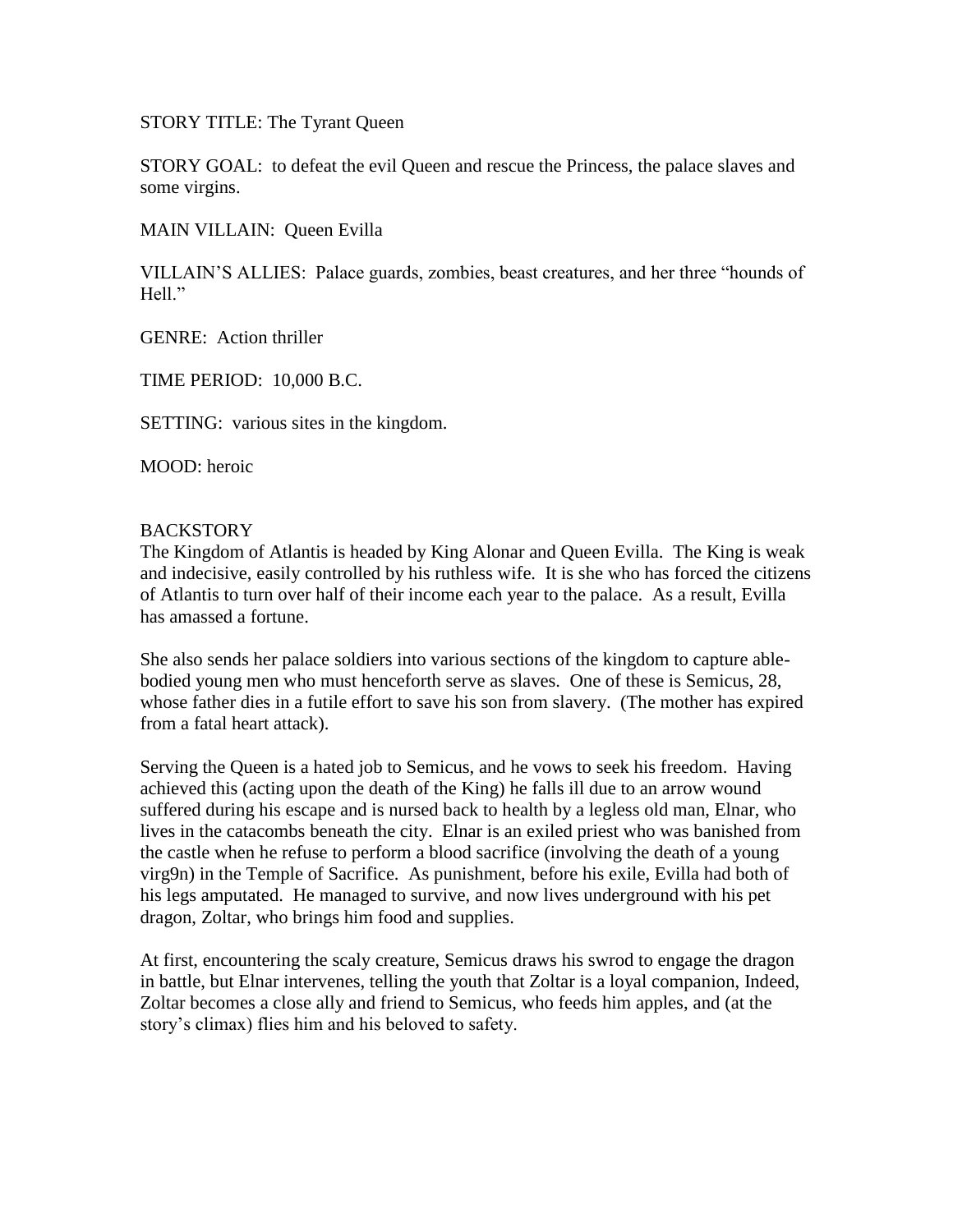Fully recovered, Semicus learns that the Queens' daughter, Princess Marsilla, has been imprisoned in the tower for refusing the hand of Duke Orkin, a gross and loutish man three times her age.

The rest of our story revolves around the efforts of Semicus to rescue Marsilla, and to free the palace slaves and doomed virgins, and end the corrupt rule of Queen Evilla. During the course of his many adventures, the heroic ex-slave must battle palace soldiers, a horde of zombies conjured from their tombs by Evilla, a giant sea squid, her hellhounds, and a deadly group of Beast Creatures, bred by the Queen.

Along the way, Semicus is helped by the Witch of Eldstich, who is in command of many magic powers. She gifts him with a magic ring that wards off spears and arrow, and a magic ax that cleaves through the thickest armour. She also turns him into a mouse so tha the can slip beneath the door to the tower room. Once there, he resumes human form to rescue Marsilla. Together, they are able to free the palace slaves.

But nothing daunts Evilla. She seems triumphant, surviving combat with the Witch of Eldstich, who expires in the fierce power-to-power battle with the ruthless Queen.

Semicus must now overcome a giant squid (by slicing through thick tentacles with his magic ax) in order to retrieve a golden chalice from the bottom of the sea. This object predicts the future and was thrown into the sea by Evilla who does not want anyone to know that she intends to destroy Atantis and escape with her treasure.

Locales for all this action include the Royal gardens and the Temple of Sacrifice, in which young virgins ar freed by Semicus.

At the climax, Evilla sets off a great volcanic quake that causes the sea to rise and engulf the Kingdom. At the harbor, where her treasure boat awits her, she destroys all the other boats, cutting off escape for her people. But one boat has been overlooked by her (taken inland earlier by Semicus to provide escape for Marsilla, his friends, and himself).

As Atlantis sinks into the sea, Elnar, along with the freed slaves and assorted virgins, are put aboard the final boat by Semicus. But there is no more room in the craft for Semicus and Marsilla (who elects to stay behind with her beloved when one of the slaves offers her his place in the overloaded boat).

The heroic pair seem destined to die when they are sweeped up by Zoltar, who flies them to safet on his back.

As his rewawrd, the dragon gets an apple. (Evilla does not escape; Semicus destroys her treasure boat by a beam from his magic ring and the evil ruler dies with her Kingdom.)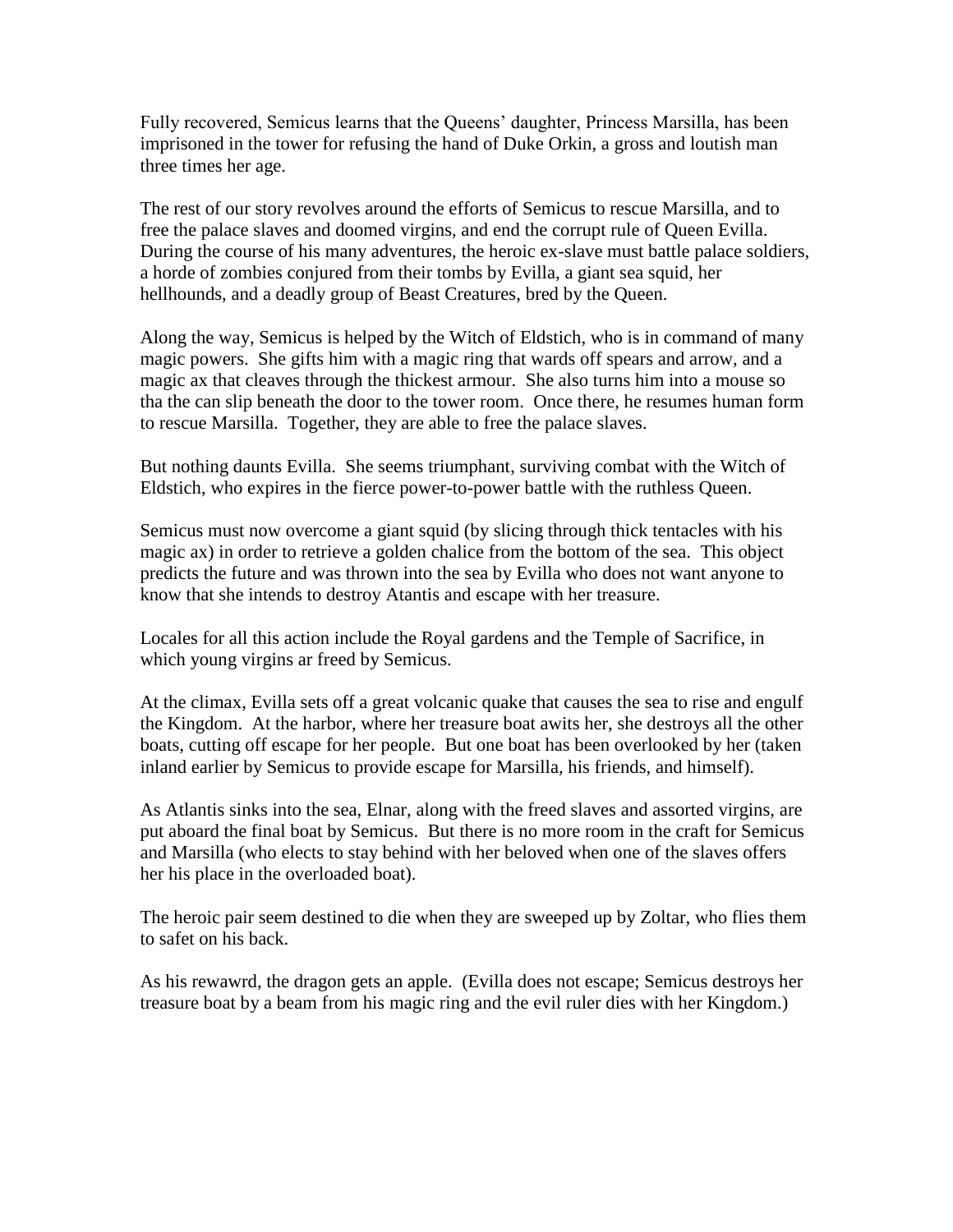#### **SCENES**

#### **1. The Assassination**

**Goal:** Freedom for Semicus

**Opposition:** Palace guards

**Location:** slave quarters, castle chamber, King's bedroom, courtyard. **Tie-in:**

**Notes:** The slave, Semicus, dreams of freedom. While serving the ruthless Queen Evilla, he witnesses the beheading of good King Alonar. Roused to action, he fights his way out of the castle, but is seriously wounded.

# **2. The Recovery**

**Goal:** to regain his strength **Opposition:** Zoltar the dragon – who proves to be an ally **Setting:** the catacombs **Tie-in:** 

**Notes:** Semicus has his wound tended by Elnar, an exiled, legless priest who lives beneath the city. Semicus faces a fierce-looking dragon, and prepares to kill him, only to discover that this scaly beast is a pet. Hero and dragon form a lasting bond which includes Semicus feeding the dragon apples, the creature's favorite food.

# **3. The Rescue**

**Goal:** to free Marsilla and the palace slaves **Opposition:** castle guards, zombies, and hellhounds **Setting:** castle sties, the tower room, slave quarters Tie-in:

**Notes:** Semicus learns that Princess marsilla is being held captive in the tower. He meets the Witch of eldstich, who turns him into a mouse so that he can enter the castler and penetrate the tower room. Afte defeating the guards, he frees Marsilla, but has to battle the dark magic of evilla who conjures up tomb zombies to kill him. However, using the magic ring given to him by the Witch, he wipes out the zombies and, with Marsilla, he frees the slaves.

# **4. The Sea Quest**

**Goal:** to recover the golden chalice **Opposition:** the giant squid **Setting:** an undersea area of Atlantis **Tie-in:**

**Notes:** The chalice is inscribed with a prediction of the future (revealing the Queen's plan of destruction). Marsilla sends Semicus into the sea to recover the chalice, but he almost dies fighting a giant squid. His magic as allows him to prevail, and he recovers the golden cup.

# **5. The Power of the Queen**

**Goal:** to stop Evilla before she can destroy Atlantis, and to rescue the virgins